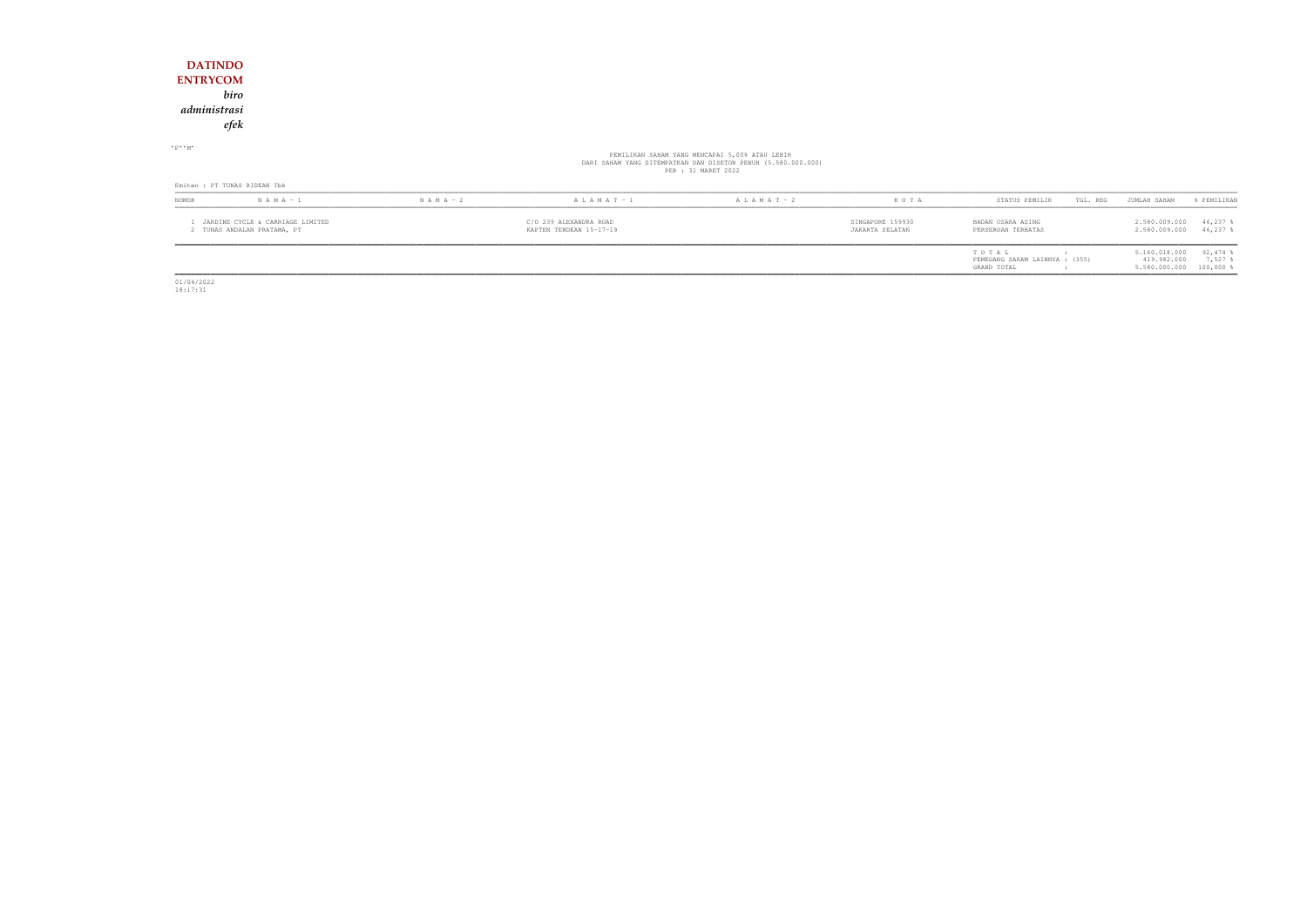*administrasi*

*efek*

 $\cdot$  P $\cdot$  2

# DAFTAR KOMPOSISI PEMILIKAN SAHAM<br>DARI SAHAM YANG DITEMPATKAN DAN DISETOR PENUH (5.580.000.000)<br>PER : 31 MARET 2022

|                                                         | PEMILIKAN DALAM STANDAR      |                                            |                                |                                             |                        |                               |                                                                                    |                                            |                                        |  |  |
|---------------------------------------------------------|------------------------------|--------------------------------------------|--------------------------------|---------------------------------------------|------------------------|-------------------------------|------------------------------------------------------------------------------------|--------------------------------------------|----------------------------------------|--|--|
| STATUS PEMILIK                                          | JUMLAH P.S.                  | JUMLAH SAHAM                               | % PEMILIKAN                    | JUMLAH P.S.                                 | JUMLAH SAHAM           | % PEMILIKAN                   | JUMLAH P.S.                                                                        | JUMLAH SAHAM                               | % PEMILIKAN                            |  |  |
| PEMODAL NASIONAL<br>__________________                  |                              |                                            |                                |                                             |                        |                               |                                                                                    |                                            |                                        |  |  |
| PERORANGAN INDONESIA<br>PERSEROAN TERBATAS<br>REKSADANA | 308<br>.5<br>$\mathcal{D}$   | 120.398.410<br>2.599.016.800<br>37.447.000 | 2,15768<br>46,57736<br>0,67109 | 17<br>3<br>$\Omega$                         | 346<br>185<br>$\Omega$ | 0,00001<br>0,00000<br>0,00000 | 325<br>8<br>$\mathfrak{D}$                                                         | 120.398.756<br>2.599.016.985<br>37.447.000 | 2,15768<br>46,57737<br>0,67109         |  |  |
| SUB TOTAL :                                             | 315                          | 2.756.862.210                              | 49,40613                       | 20                                          | 531                    | 0,00001                       | 335                                                                                | 2.756.862.741                              | 49,40614                               |  |  |
| PEMODAL ASING                                           |                              |                                            |                                |                                             |                        |                               |                                                                                    |                                            |                                        |  |  |
| PERORANGAN ASING<br>BADAN USAHA ASING                   | 20                           | 500<br>2.823.136.700                       | 0,00001<br>50,59385            | $\circ$                                     | $\Omega$<br>59         | 0,00000<br>0.00000            | -1<br>21                                                                           | 500<br>2.823.136.759                       | 0,00001<br>50,59385                    |  |  |
| SUB TOTAL :                                             | 21                           | 2.823.137.200                              | 50,59386                       |                                             |                        | 0,00000                       | 22                                                                                 | 2.823.137.259                              | 50,59386                               |  |  |
| TOTAL:                                                  | 336                          | 5.579.999.410                              | 99,99999                       | 21                                          | 590                    | 0,00001                       | 357                                                                                | 5.580.000.000                              | 100,00000                              |  |  |
|                                                         | EMITEN : PT TUNAS RIDEAN Tbk |                                            |                                | ----------- SATUAN PERDAGANGAN ------------ |                        |                               | PEMILIKAN TIDAK DALAM STANDAR<br>----------- SATUAN PERDAGANGAN ------------<br>59 |                                            | --------------- TOTAL ---------------- |  |  |

01/04/2022 18:17:31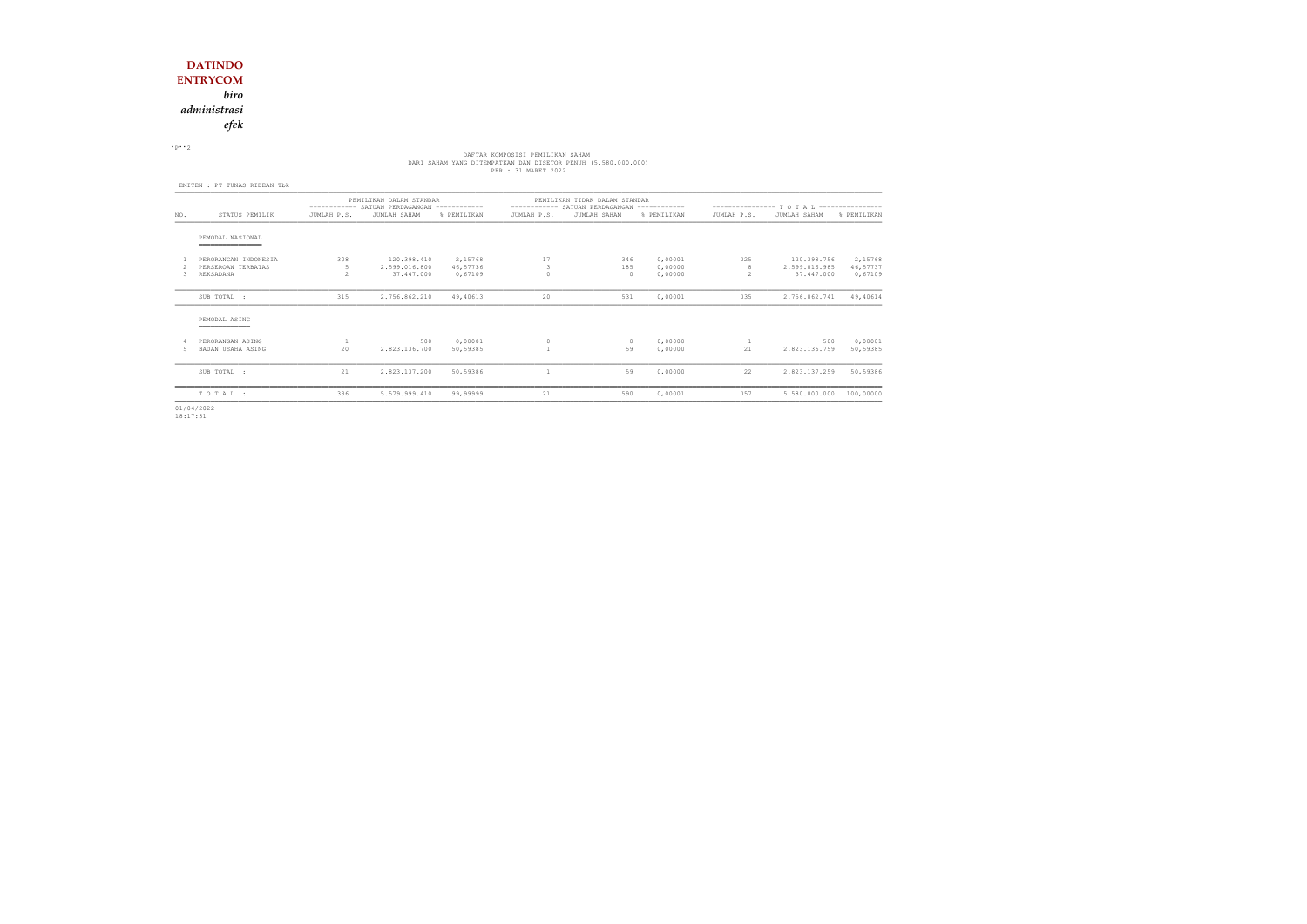### **DATINDO ENTRYCOM***biro*

*administrasi*

*efek*

<sup>M</sup>

## LAPORAN KEPEMILIKAN SAHAM - DIREKSI & KOMISARIS PER : 31 MARET 2022

Emiten : PT TUNAS RIDEAN Tbk

| <b>NOMOR</b>                                                             | N A M A                             | JABATAN                                                                      | JUMLAH SAHAM           | PERSENTASE                                       | KETERANGAN |
|--------------------------------------------------------------------------|-------------------------------------|------------------------------------------------------------------------------|------------------------|--------------------------------------------------|------------|
| Drs. ANTON SETIAWAN<br>SARASTI BASKORO                                   | 2 DR. ARIE SETIABUDI SOESILO, M.Sc. | KOMISARIS UTAMA<br>WAKIL KOMISARIS UTAMA/ INDEPENDEN<br>KOMISARIS INDEPENDEN | $\Omega$<br>(1)        | 0,0000000<br>0,0000000<br>0,0000000              |            |
| WILFRID FOO<br>5 Ir. HONG ANTON LEOMAN                                   |                                     | KOMISARIS<br>KOMISARIS                                                       | $\Omega$               | 0,0000000<br>0,0000000                           |            |
| NUGRAHA INDRA PERMADI<br>8 TENNY FEBYANA HALIM<br>9 ANDREW LING HUA CHAN | 6 RICO ADISURJA SETIAWAN, MBA       | DIREKTUR UTAMA<br>DIREKTUR<br>DIREKTUR<br>DIREKTUR                           | (1)                    | 0,0000000<br>0,0000000<br>0,0000000<br>0,0000000 |            |
| 10 ESTER TANUDJAJA                                                       |                                     | DIREKTUR<br>TOTAL<br>$\cdot$ :                                               | $^{\circ}$<br>$\Omega$ | 0,0000000<br>0,0000000                           |            |

02/04/2022 11:21:13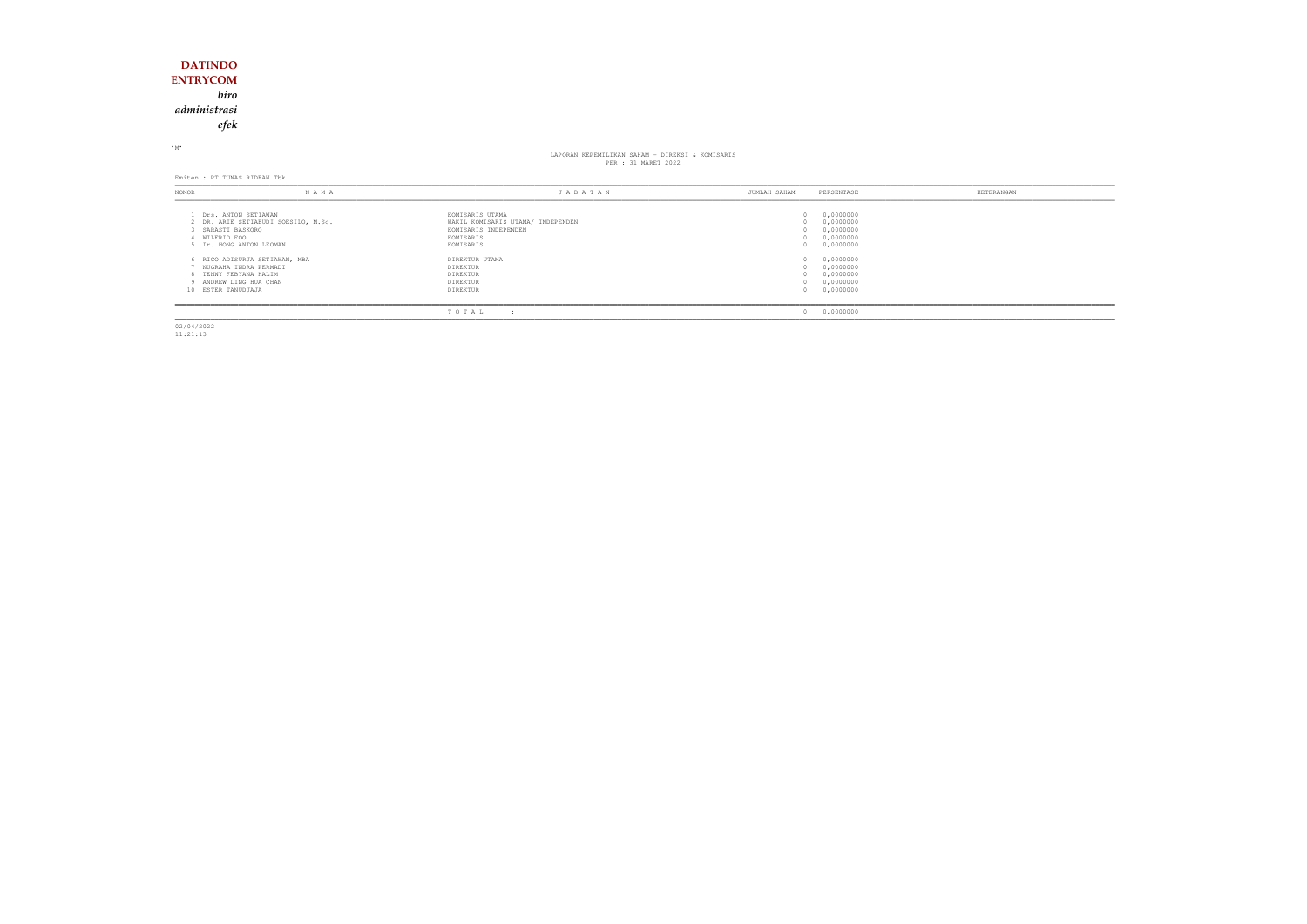| <b>DATINDO</b><br><b>ENTRYCOM</b><br>administrasi               | biro<br>efek                 |               |                                                         |                 |                                     |                                |                          |
|-----------------------------------------------------------------|------------------------------|---------------|---------------------------------------------------------|-----------------|-------------------------------------|--------------------------------|--------------------------|
| $-M$                                                            |                              |               | DAFTAR PEMEGANG SAHAM PENGENDALI<br>PER : 31 MARET 2022 |                 |                                     |                                |                          |
|                                                                 | Emiten : PT TUNAS RIDEAN Tbk |               |                                                         |                 |                                     |                                |                          |
| NOMOR                                                           | $N A M A - 1$                | $N A M A - 2$ | ALAMAT - 1                                              | A L A M A T - 2 | KOTA                                | JUMLAH SAHAM                   | % PEMILIKAN              |
| JARDINE CYCLE & CARRIAGE LIMITED<br>2 TUNAS ANDALAN PRATAMA, PT |                              |               | C/O 239 ALEXANDRA ROAD<br>KAPTEN TENDEAN 15-17-19       |                 | SINGAPORE 159930<br>JAKARTA SELATAN | 2.580.009.000<br>2.580.009.000 | $46,237$ %<br>$46,237$ % |
|                                                                 |                              |               |                                                         |                 | TOTAL<br>$\pm$                      | 5.160.018.000                  | $92,474$ %               |

 $\begin{array}{c} \hline \rule{0pt}{2.5ex} \\ 02/04/2022 \\ 11:21:13 \end{array}$